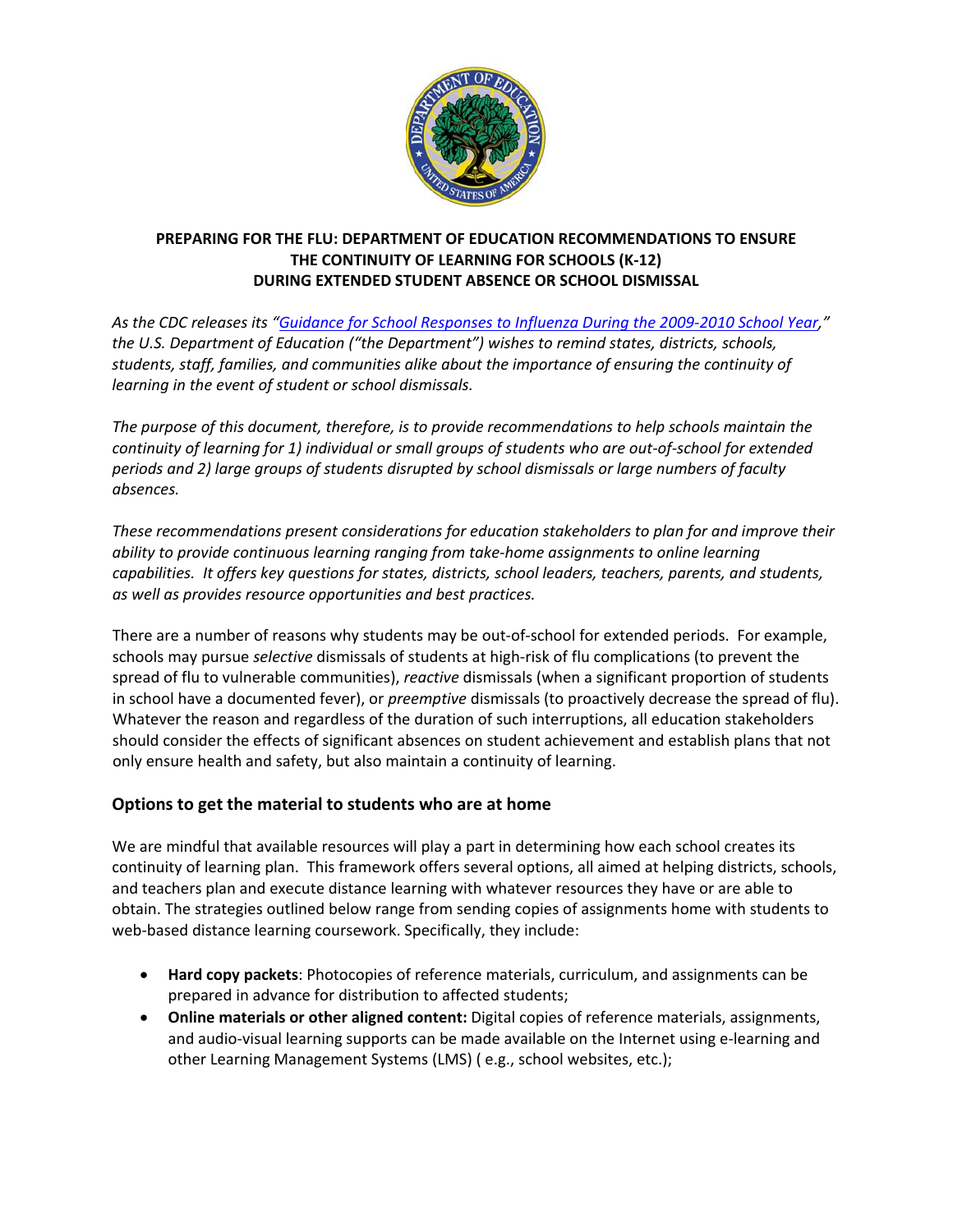*Recommendations to Ensure Continuity of Learning*

- **Teacher check‐ins and tutorials**: A variety of technologies (telephone, email, web conferencing) can be used to facilitate one‐on‐one interaction between students and teachers, counselors and other appointed adults (e.g., tutors) during prolonged absences or dismissals;
- **Recorded class meetings**: Using audio or video technology, recorded class meetings can be given to some or all absent students via podcasts, live or on‐demand television, DVD, captioned closed‐circuit or public access television, or online;
- **Live class meetings:** Schools can use available tools such as conference calling or webinars, online courses, or virtual schools with two-way interaction between the teacher and students;
- **Other student supports:** Schools can use any of the above methods to promote non‐classroom priorities, such as college and other counseling support, including student loan preparation (Free Application for Federal Student Aid) or study groups that are enabled through web‐based tools.

# **Considerations for ensuring continuity of learning**

The following four guiding questions will help districts and schools develop learning continuity strategies and action plans:

- 1. How will affected parties communicate during individual or prolonged absences or during school‐wide dismissals?
- 2. How will students understand and access available academic resources and other supports from home?
- 3. What equipment and other resources are available or need to be acquired to enable school and district learning continuity plans?
- 4. What additional training or experience is required to prepare all parties to respond appropriately when needed?

A decision table attached to these recommendations (Appendix A) includes detailed questions that will lead schools, districts, and states to inventory instructional content and available technology; evaluate educator, student, and parent readiness to participate successfully in distance learning; and evaluate state and district operating plans to support various distance learning options.

# **Potential resources and partnerships to close the gaps**

Some states, districts and schools have some or all of the resources and capabilities to fully develop and implement their continuity of learning plans; however, most will require additional planning and support to ensure these strategies are effective across all schools and student populations. To assist in these efforts, the Department has assembled tools from prior state and district responses to similar circumstances (see Appendix A). The Department also has requested that a range of providers prepare to respond to state and district requests for assistance to increase the accessibility of resources, including technology to all affected parties. These tools and resources include:

- **Comprehensive learning continuity planning and implementation support**: Guidance regarding how to develop and implement a systematic plan, including technology resources to ensure that all students can learn in a variety of environments;
- **Physical instructional resources**: Publishers and other instructional material providers that can help make content available in hard copy to students unable to physically attend school;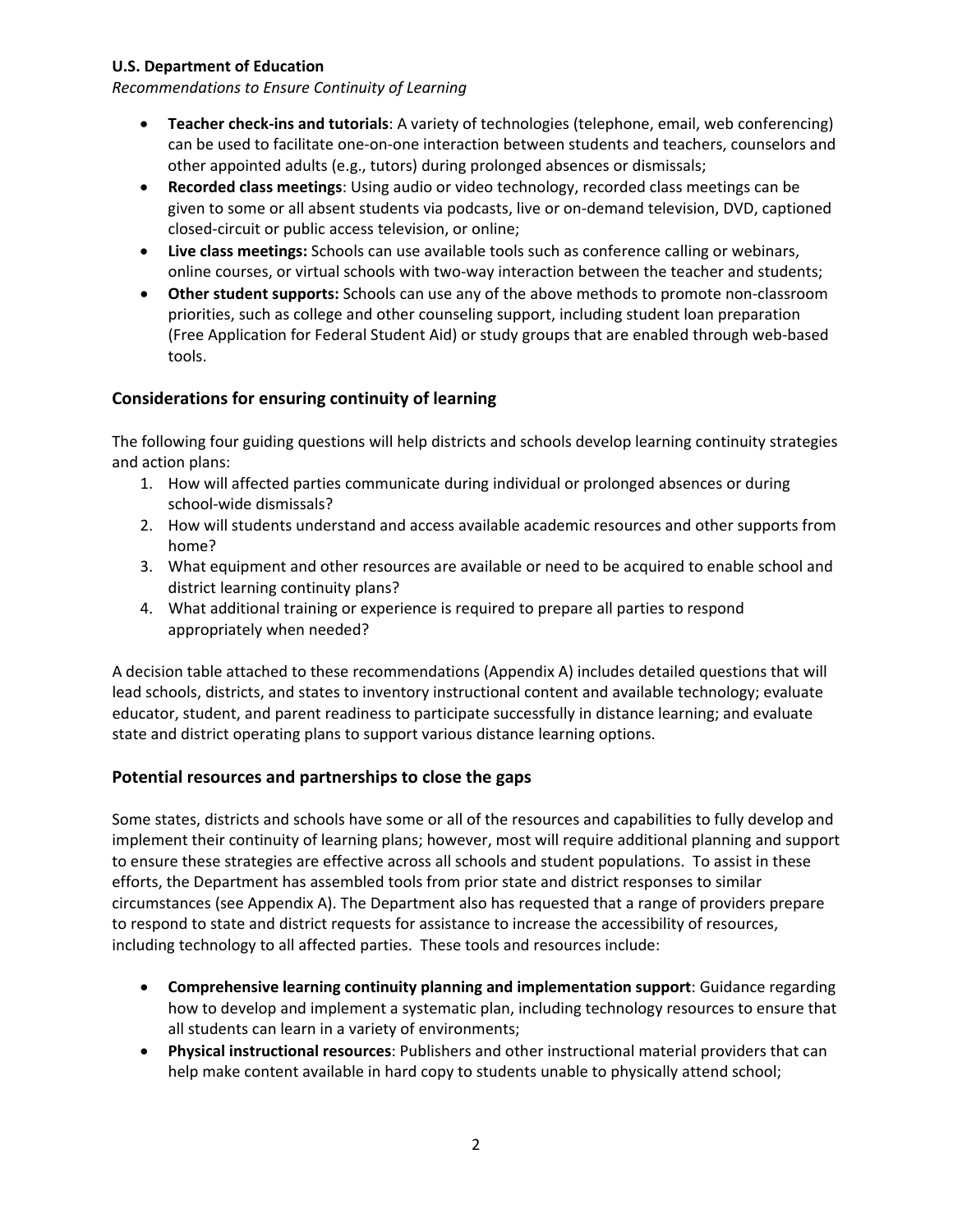.

*Recommendations to Ensure Continuity of Learning*

- **Digital instructional resources:** Publishers and other instructional material providers that can help make content available digitally so that it can be shared via email and through other webbased tools;
- **Organization and distribution of digital content:** Technology that offers tools and systems to share not only instructional content, but also teaching and learning experiences via the Internet;
- **Phone conferencing**: Conference calls to allow teachers to interact with multiple students simultaneously using the telephone;
- **Webinar support**: Web‐based technology that allows teachers not only to interact with multiple students on a conference call, but to also simultaneously show students instructional tools such as literature passages or math solutions on a shared Internet site;
- **Online courses and virtual classrooms:** Electronic, learning communities where students and teachers interact in real time using web-based tools;
- **Virtual server capacity**: Companies willing to provide technology to store and deliver large amounts of instructional content using the Internet.

By reflecting on how existing tools may be used to develop effective distance learning strategies and accessing new resource opportunities, schools and districts can sustain student attainment and achievement during prolonged absences or school dismissals. The Department will post a full list of these resources on its website at [http://www.ed.gov/h1n1flu.](http://www.ed.gov/h1n1flu)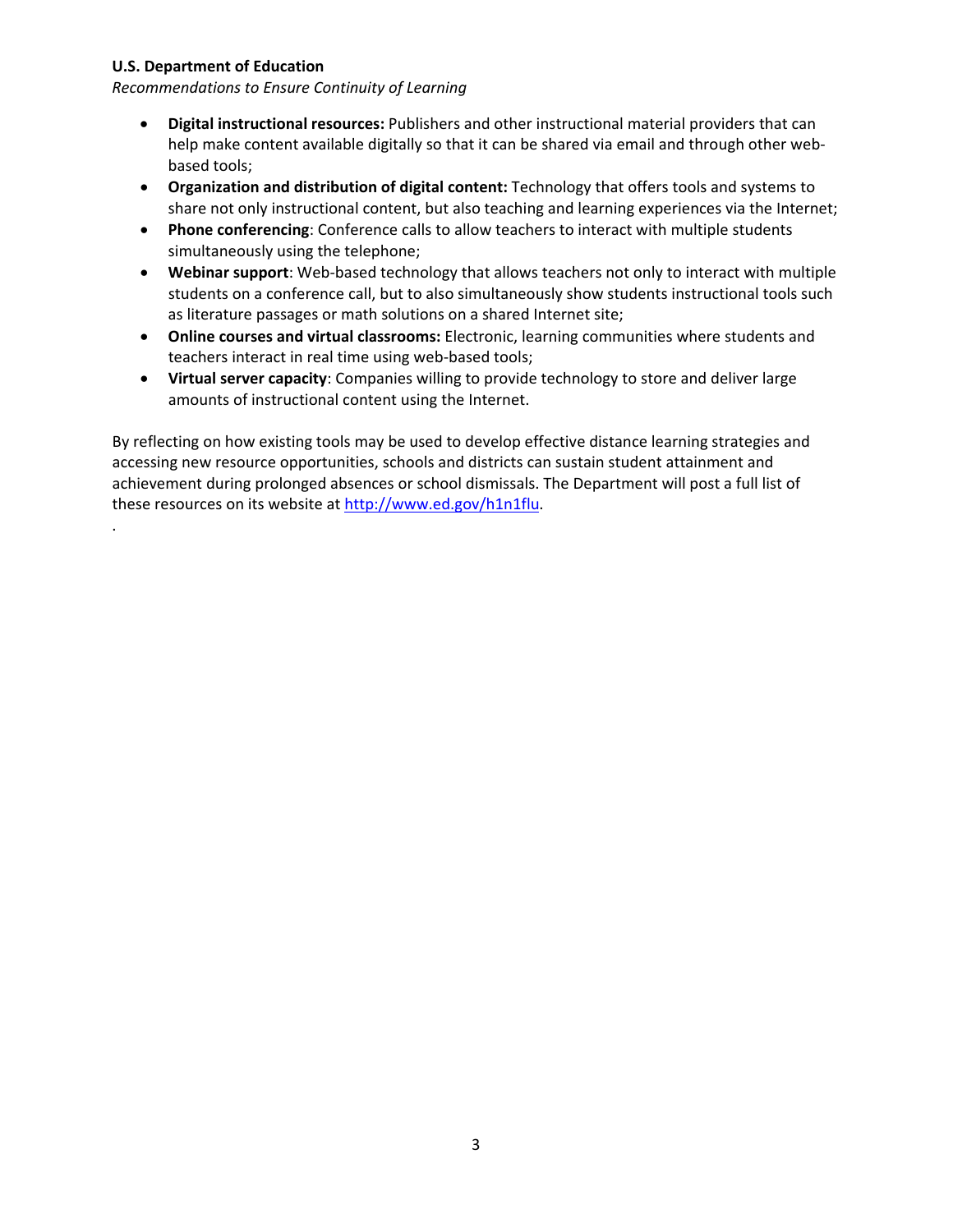*Recommendations to Ensure Continuity of Learning*

# Appendix A: Continuity of Learning – Decision Table<sup>[1](#page-3-0)</sup>

| <b>Instructional delivery</b><br>options                | <b>Considerations</b>                                                                                                                                                                                                                                                                                                                                                                                                                                                                                                                                                                                                                                                                                                                                                                                                                                                                                                                                                                                                                                                                                                                                                                                                                                     | <b>Resource Opportunities<sup>2</sup></b>                                                                                                                                                                                                                                                                                                                                                                                           |
|---------------------------------------------------------|-----------------------------------------------------------------------------------------------------------------------------------------------------------------------------------------------------------------------------------------------------------------------------------------------------------------------------------------------------------------------------------------------------------------------------------------------------------------------------------------------------------------------------------------------------------------------------------------------------------------------------------------------------------------------------------------------------------------------------------------------------------------------------------------------------------------------------------------------------------------------------------------------------------------------------------------------------------------------------------------------------------------------------------------------------------------------------------------------------------------------------------------------------------------------------------------------------------------------------------------------------------|-------------------------------------------------------------------------------------------------------------------------------------------------------------------------------------------------------------------------------------------------------------------------------------------------------------------------------------------------------------------------------------------------------------------------------------|
| General planning to<br>ensure continuity of<br>learning | Are there distribution plans to ensure student access to resources in<br>the event of sudden absences or school closure?<br>Are contact information records for students, parents, guardians,<br>$\overline{\phantom{a}}$<br>and all staff (email addresses, physical addresses, phone numbers,<br>including mobile, etc.) on file and do teachers have access to that<br>information to check-in with absent students regarding academic<br>progress? Are policies regarding privacy and sharing of personal<br>information in place and clear to all parties?<br>How can schools and districts leverage distance learning resources<br>from other sources, including current vendors, community colleges<br>and universities, and online sources of open content?<br>Are policies in place for awarding credit and articulation of courses<br>in the event of sustained distance learning (i.e. credit without seat<br>time, credit if courses are taken online from a commercial provider<br>or from another district)?<br>Are there defined staffing plans to support distance learning in the<br>event of small or large student or faculty absences?<br>Will staff be permitted to return to school to use school-based<br>equipment and resources? | - Comprehensive learning continuity<br>planning and implementation support<br>- US Department of Education Readiness<br>and Emergency Management for Schools<br>(REMS) Technical Assistance Center:<br>http://rems.ed.gov<br>- Los Angeles County Office of Education:<br>Continuity of Instruction Resources<br>- Standards for online programs in<br>schools:<br>http://www.inacol.org/resources/docs/K<br>eepingPace07-color.pdf |
| Hard copy packets                                       | Are adequate resources or agreements in place to support copying<br>$\overline{\phantom{a}}$<br>and distributing learning packets and materials for students to use<br>at home for up to 12 weeks if necessary?<br>Are adequate resources or agreements in place to support copying<br>and distributing learning packets and materials for students to use                                                                                                                                                                                                                                                                                                                                                                                                                                                                                                                                                                                                                                                                                                                                                                                                                                                                                                | - Physical instructional resources<br>- www.free.ed.gov: federally supported<br>teaching and learning resources from<br>dozens of federal agencies                                                                                                                                                                                                                                                                                  |

<span id="page-3-1"></span><span id="page-3-0"></span>

 $^1$  Some considerations, such as an inventory of tools to support distance learning apply to multiple instructional delivery options.<br><sup>2</sup> While these resources are relevant to the Department's mission, they are available endorsement by the Department.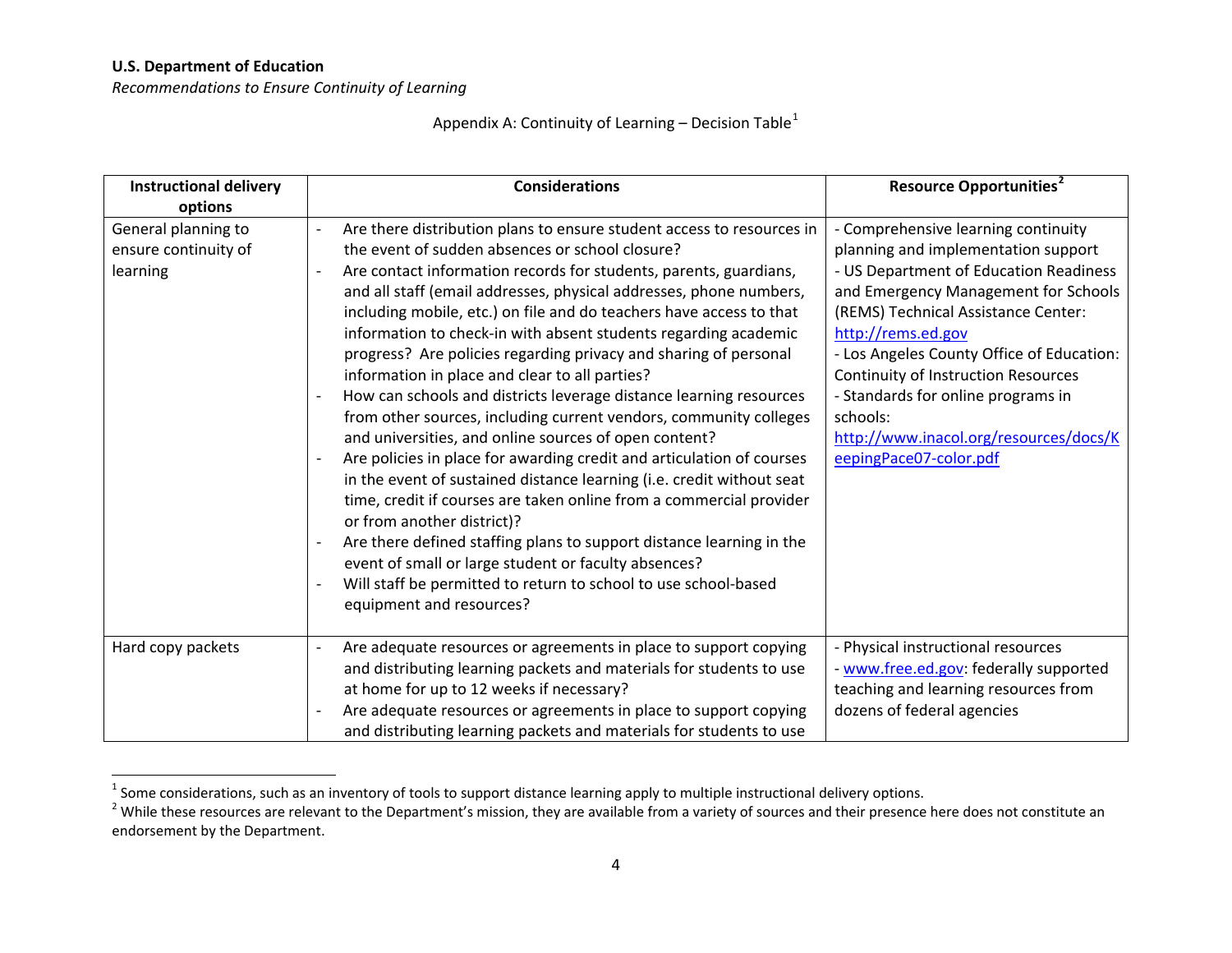*Recommendations to Ensure Continuity of Learning*

| <b>Instructional delivery</b>                | <b>Considerations</b>                                                                                                                                                                                                                                                                                                                                                                                                                                                                                                                                                                                                                                                                               | <b>Resource Opportunities<sup>2</sup></b>                                                                                                                                                                                                                                                                                          |
|----------------------------------------------|-----------------------------------------------------------------------------------------------------------------------------------------------------------------------------------------------------------------------------------------------------------------------------------------------------------------------------------------------------------------------------------------------------------------------------------------------------------------------------------------------------------------------------------------------------------------------------------------------------------------------------------------------------------------------------------------------------|------------------------------------------------------------------------------------------------------------------------------------------------------------------------------------------------------------------------------------------------------------------------------------------------------------------------------------|
| options                                      |                                                                                                                                                                                                                                                                                                                                                                                                                                                                                                                                                                                                                                                                                                     |                                                                                                                                                                                                                                                                                                                                    |
|                                              | at home for up to 12 weeks if necessary?<br>Are districts working with textbook publishers and the relevant<br>education vendor community about ways to provide free, or near<br>free education services (materials, take home kits, etc.) to meet the<br>needs of affected students, including students with disabilities and<br>students with limited English proficiency, and schools?                                                                                                                                                                                                                                                                                                           |                                                                                                                                                                                                                                                                                                                                    |
| Online materials or other<br>aligned content | Can instructional materials and assignments be posted online?<br>Have districts contacted local business leaders about donating,<br>loaning, or renting equipment to fill gaps identified by inventories<br>(e.g., used or low-cost laptops, mobile broadband cards, webcams,<br>$etc.$ )?<br>What is the speed and scale of internet capacity to be used by<br>$\overline{\phantom{a}}$<br>students and teachers? How many people can connect to web-<br>based material at one time?<br>Are systems in place to develop and provide materials in<br>alternative formats suited to meet the needs of students with<br>disabilities and to accommodate students with limited English<br>proficiency? | - Tools to organize and distribute digital<br>content<br>- Virtual server capacity<br>- North American Council for Online<br>Learning (NACOL) Online Clearinghouse:<br>http://www.edgateway.net/cs/nacol/pri<br>nt/docs/437<br>- San Diego County Office of Education:<br>http://www.sdcoe.net/news/07-10-<br>25_Home_learning.asp |
| Teacher check-ins and<br>tutorials           | Have plans been created with teacher input for teachers to conduct<br>telephone conferences with students, parents, or guardians to<br>review student progress, assignments, as well as provide tips for<br>building structured learning time at home?                                                                                                                                                                                                                                                                                                                                                                                                                                              | - Phone conferencing                                                                                                                                                                                                                                                                                                               |
| Recorded class meetings                      | Are there contingency plans to incorporate captioned close-circuit,<br>public television, web-based tools, or cable channels to deliver live<br>or pre-recorded lessons?                                                                                                                                                                                                                                                                                                                                                                                                                                                                                                                            | - Digital instructional materials<br>- Wisconsin Educational<br><b>Communications Board:</b><br>http://explore.ecb.org/ecbschema/plsql<br>/ITVSCHED2?sched=04262009                                                                                                                                                                |
| Live class meetings                          | If districts or schools pursue conference calls or web meetings, what                                                                                                                                                                                                                                                                                                                                                                                                                                                                                                                                                                                                                               | - Webinar support                                                                                                                                                                                                                                                                                                                  |